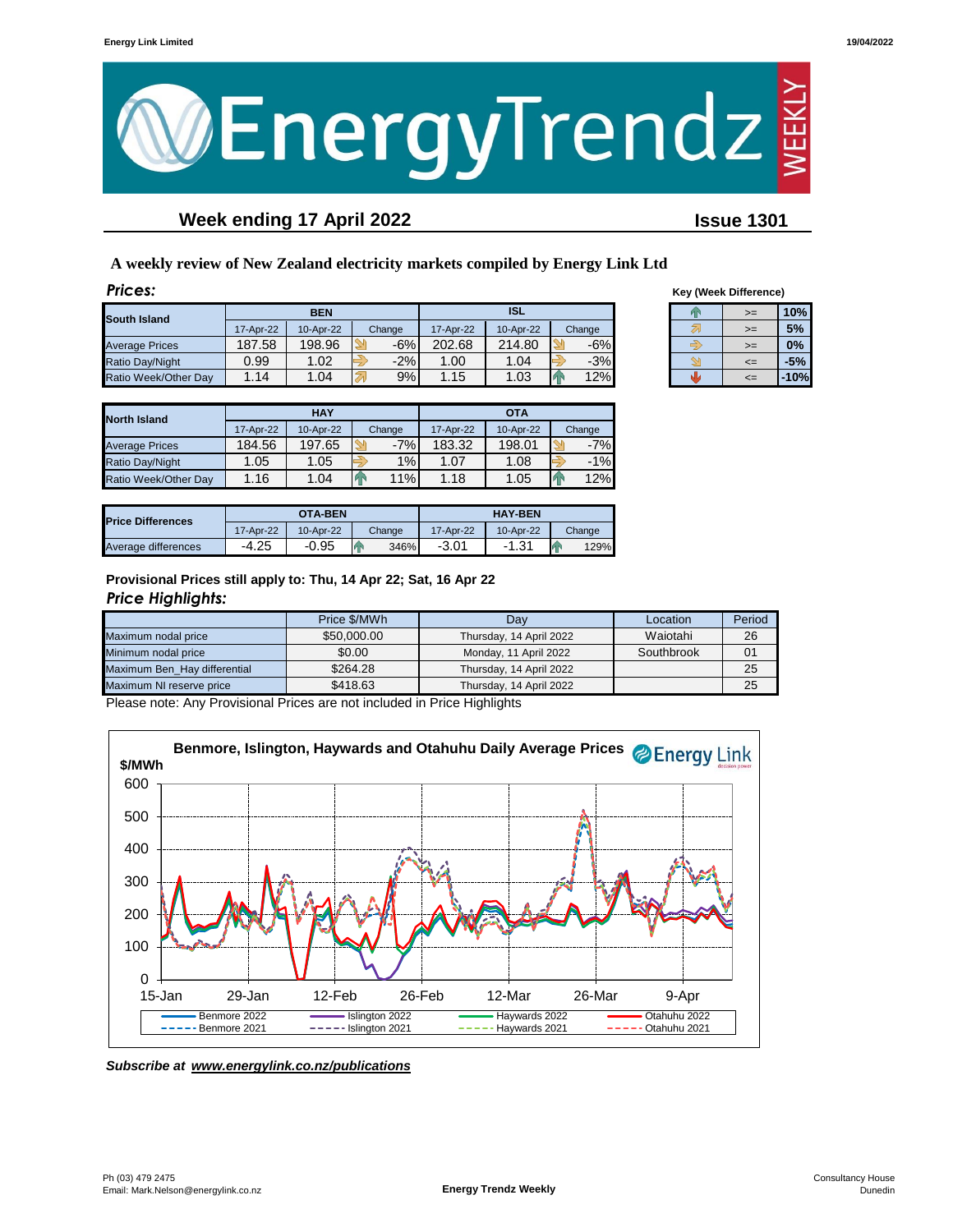## *Average Wholesale Spot Prices*

| Date       | Benmore (\$/MWh) |              | Islington (\$/MWh) |        | Haywards (\$/MWh) |              | Otahuhu (\$/MWh) |              |
|------------|------------------|--------------|--------------------|--------|-------------------|--------------|------------------|--------------|
|            | Day              | <b>Night</b> | Day                | Night  | Dav               | <b>Night</b> | Dav              | <b>Night</b> |
| 17/04/2022 | 170.03           | 169.95       | 182.49             | 180.19 | 164.34            | 154.27       | 160.59           | 47.86        |
| 16/04/2022 | 166.00           | 168.38       | 177.88             | 180.34 | 161.34            | 160.78       | 161.52           | 160.21       |
| 15/04/2022 | 182.02           | 192.47       | 194.48             | 206.31 | 182.23            | 190.77       | 180.55           | 184.63       |
| 14/04/2022 | 208.36           | 216.99       | 224.92             | 234.00 | 230.01            | 210.80       | 222.7'           | 203.94       |
| 13/04/2022 | 189.95           | 189.95       | 212.15             | 208.33 | 186.12            | 183.38       | 191.13           | 181.66       |
| 12/04/2022 | 211.30           | 192.45       | 228.24             | 206.04 | 209.99            | 186.47       | 211.76           | 85.38        |
| 11/04/2022 | 183.04           | 187.48       | 200.31             | 200.17 | 179.55            | 162.17       | 185.23           | 159.10       |

*Note: Night: 00:00 – 08:00 and Day 08:00 – 24:00*

| Indicator (\$/MWh)                                   | <b>Benmore</b> | <b>Movement</b> | Islington | <b>Movement</b> | Haywards | Movement                 | Otahuhu | Movement |
|------------------------------------------------------|----------------|-----------------|-----------|-----------------|----------|--------------------------|---------|----------|
| Average March 22 Price                               | 187.84         |                 | 200.87    |                 | 191.31   |                          | 203.62  |          |
| Average April 22 Price                               | 194.83         |                 | 210.33    |                 | 193.14   | $\overline{\phantom{0}}$ | 192.79  |          |
| 4 Week Moving Average Price                          | 199.64         | 2.0%            | 214.79    | 2.2%            | 199.88   | 1.3%                     | 203.71  | $-0.2%$  |
| <b>Weekly Average Price</b>                          | 187.58         | $-5.7\%$        | 202.68    | $-5.6%$         | 184.56   | $-6.6%$                  | 183.32  | $-7.4%$  |
| <b>Weekday Day Average Price</b>                     | 198.16         | $-2.3%$         | 212.08    | $-4.4%$         | 201.42   | $-0.8%$                  | 202.71  | $-1.9%$  |
| <b>Weekday Night Average Price</b>                   | 196.72         | $-0.6\%$        | 205.18    | $-2.0\%$        | 185.71   | $-4.0%$                  | 182.52  | $-3.7%$  |
| <b>Weekend Day Average Price</b>                     | 172.69         | $-11.0%$        | 199.09    | $-3.8%$         | 169.31   | $-12.7%$                 | 167.55  | $-13.8%$ |
| <b>Weekend Night Average Price</b>                   | 176.93         | -7.9%           | 206.88    | $-1.1%$         | 168.61   | $-10.2%$                 | 164.23  | $-10.4%$ |
| Day - Night Differential                             | 0.99           | $-2.5%$         | 1.00      | $-3.1%$         | 1.05     | 0.6%                     | 1.07    | $-0.7%$  |
| Weekday - Weekend Differential                       | 1.14           | 9.2%            | 1.15      | 12.1%           | 1.16     | 11.4%                    | 1.18    | 11.8%    |
| Note: Movement represents difference from last week. |                |                 |           |                 |          |                          |         |          |

## *Storage: (as at last Thursday)*

Total Storage decreased to 2624 GWh.

NI storage decreased by 1 % to 340 GWh while SI storage decreased by 8% to 2284 GWh.

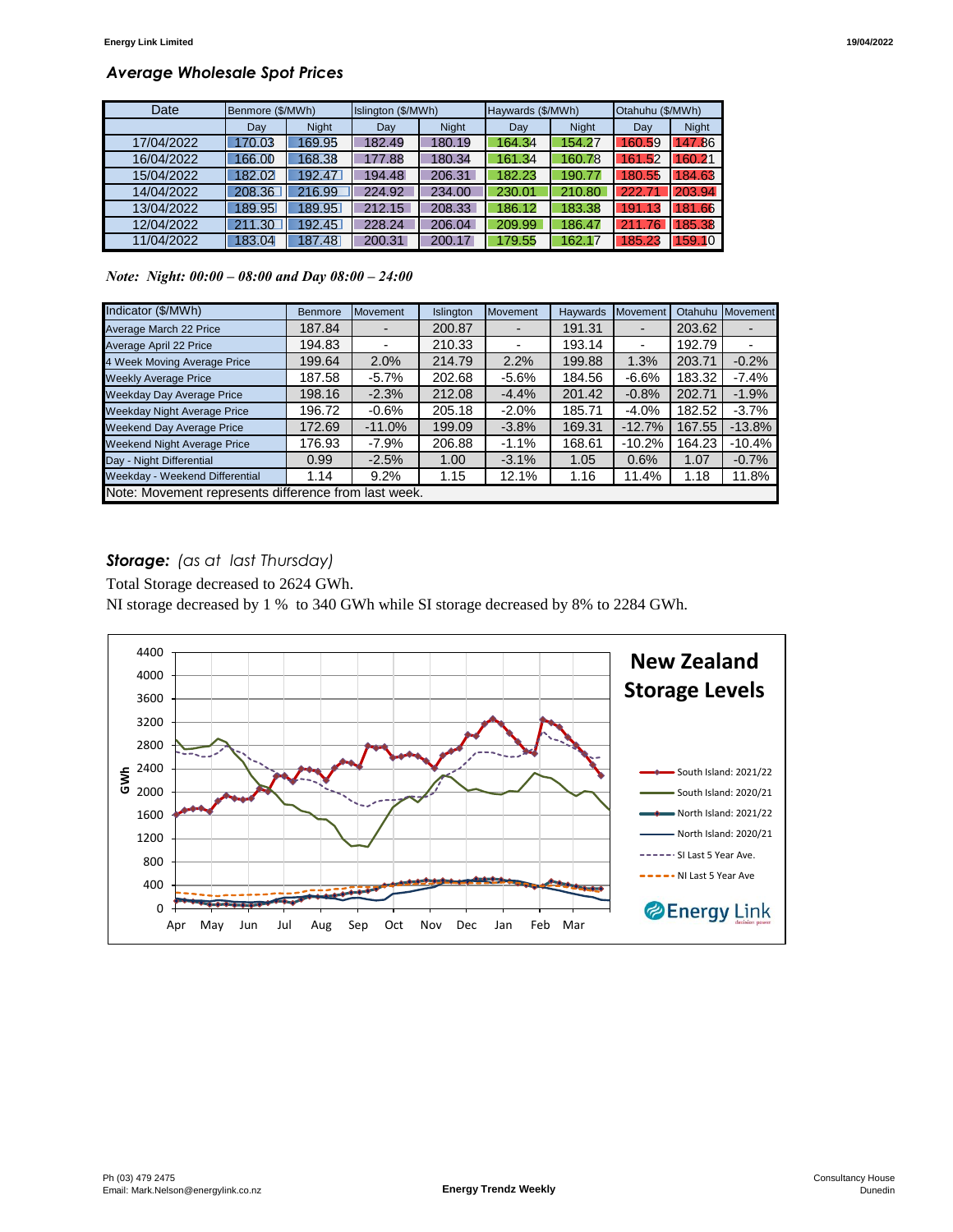#### *Generation:*



### *Average Generation Market Share <sup>1</sup>*

| Contact | Mercury | Genesis | $\cdots$<br>Meridian | rustpower | Other   |
|---------|---------|---------|----------------------|-----------|---------|
| (19%    | (21%)   | (21%)   | (31%)                | (2%)      | 7% (6%) |
| 21%     | 21%     | 21%     | 28%                  | 2%        |         |

<sup>1</sup> Generation market share figures are based on SCADA data. The number in brackets represents the generation market share % from the previous week.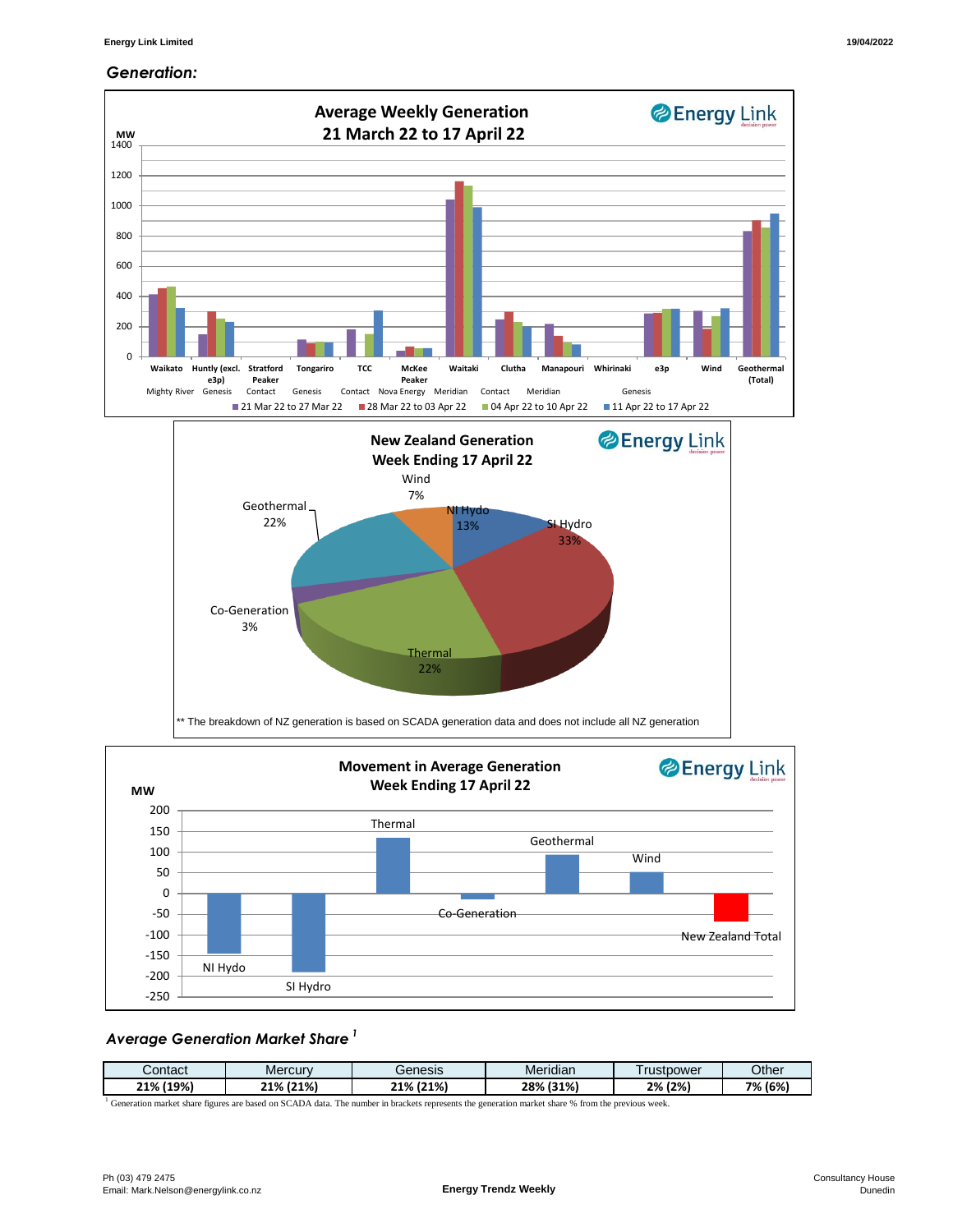



Demand data based on un-reconciled SCADA data.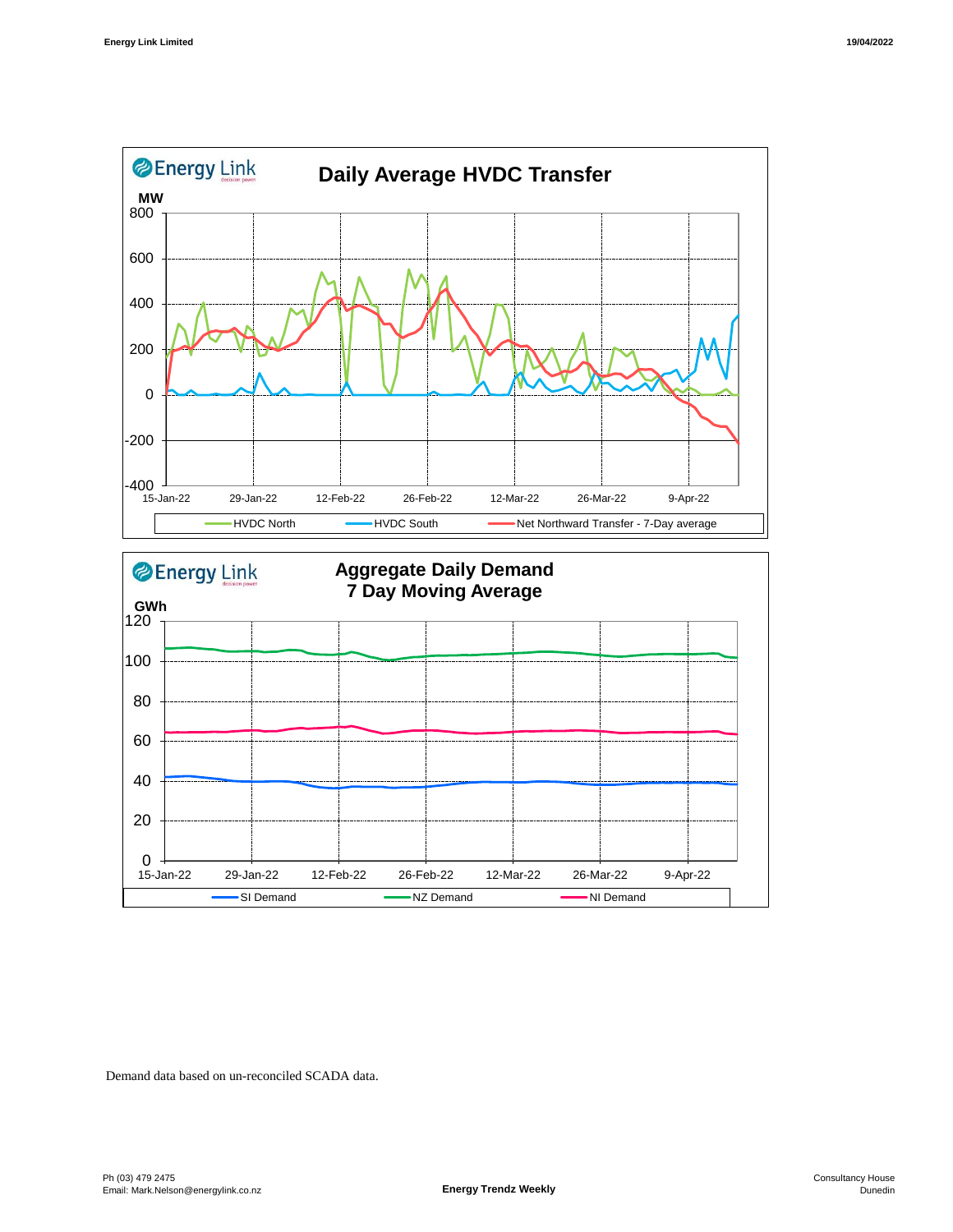## *ASX Electricity Futures*

The **Australian Securities Exchange (ASX)** listed Base Load Electricity Futures, Strip Futures and Calendar year Strip Options for two grid reference points (Otahuhu and Benmore) in the New Zealand electricity market in July 2009. The ASX New Zealand Electricity Futures contracts are cash settled using the arithmetic average of halfhourly prices at the designated node over the period of a calendar quarter.

The two charts below display the price movements of the front quarter futures contract during the current quarter and for the four quarters prior to the current quarter. Also shown is the volume of contracts traded, the relevant spot price and the spot average price over the quarter during the time when each contract was the front quarter contract.



currently traded futures contracts at both the BEN & OTA nodes. For comparison these prices are mapped against the prices for the same contracts four weeks prior to the current Market Review.